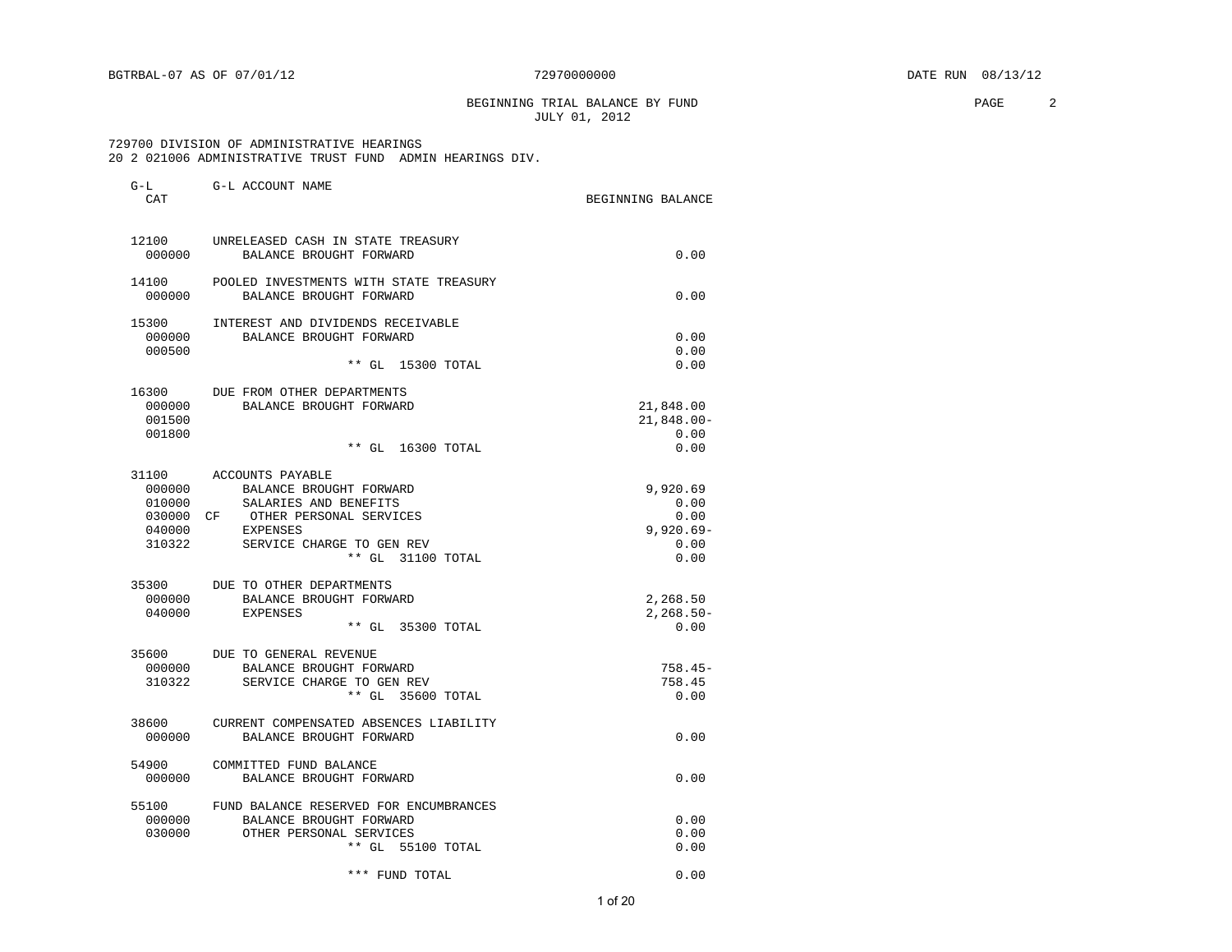BEGINNING TRIAL BALANCE BY FUND **PAGE** 3 JULY 01, 2012

#### 729700 DIVISION OF ADMINISTRATIVE HEARINGS 20 2 510150 OPERATING TRUST FUND-DOAH

| $G-L$<br>CAT        | G-L ACCOUNT NAME                                                        | BEGINNING BALANCE       |
|---------------------|-------------------------------------------------------------------------|-------------------------|
| 12100<br>000000     | UNRELEASED CASH IN STATE TREASURY<br>BALANCE BROUGHT FORWARD            | 100,536.58              |
| 000000              | 14100 POOLED INVESTMENTS WITH STATE TREASURY<br>BALANCE BROUGHT FORWARD | 3,150,043.86            |
| 15100<br>001800     | ACCOUNTS RECEIVABLE                                                     | 4,153.67                |
| 001801              | ** GL 15100 TOTAL                                                       | 45.00<br>4,198.67       |
| 15300<br>000500     | INTEREST AND DIVIDENDS RECEIVABLE                                       | 8,729.46                |
| 15700<br>001905     | FEES RECEIVABLE                                                         | 139,720.97              |
| 16300<br>001500     | DUE FROM OTHER DEPARTMENTS                                              | 0.00                    |
| 31100               | ACCOUNTS PAYABLE                                                        |                         |
| 010000<br>010000 CF | SALARIES AND BENEFITS                                                   | 0.00<br>$2,582.12-$     |
| 040000              | SALARIES AND BENEFITS<br><b>EXPENSES</b>                                | 0.00                    |
| 040000 CF           | <b>EXPENSES</b>                                                         | $2,508.75-$             |
|                     | ** GL 31100 TOTAL                                                       | $5,090.87-$             |
| 35300               | DUE TO OTHER DEPARTMENTS                                                |                         |
| 010000              | SALARIES AND BENEFITS                                                   | 0.00                    |
| 010000              | SALARIES AND BENEFITS<br>CF <sup></sup>                                 | $106.88 -$              |
| 040000              | EXPENSES                                                                | 3,003.07                |
| 040000<br>100777    | CF <sup></sup><br>EXPENSES<br>CONTRACTED SERVICES                       | 45,061.74-<br>$22.00 -$ |
| 100777 CF           | CONTRACTED SERVICES                                                     | $1,366.04-$             |
| 103884              | CONTRACTED LEGAL SERVICES                                               | 0.00                    |
| 103884 CF           | CONTRACTED LEGAL SERVICES                                               | $305.55 -$              |
| 310403              | ASSESSMENT ON INVESTMENTS-DEPARTMENTAL USE                              | $464.17-$               |
|                     | ** GL 35300 TOTAL                                                       | 44, 323.31-             |
| 35600               | DUE TO GENERAL REVENUE                                                  |                         |
| 310322              | SERVICE CHARGE TO GEN REV                                               | $10,755.18-$            |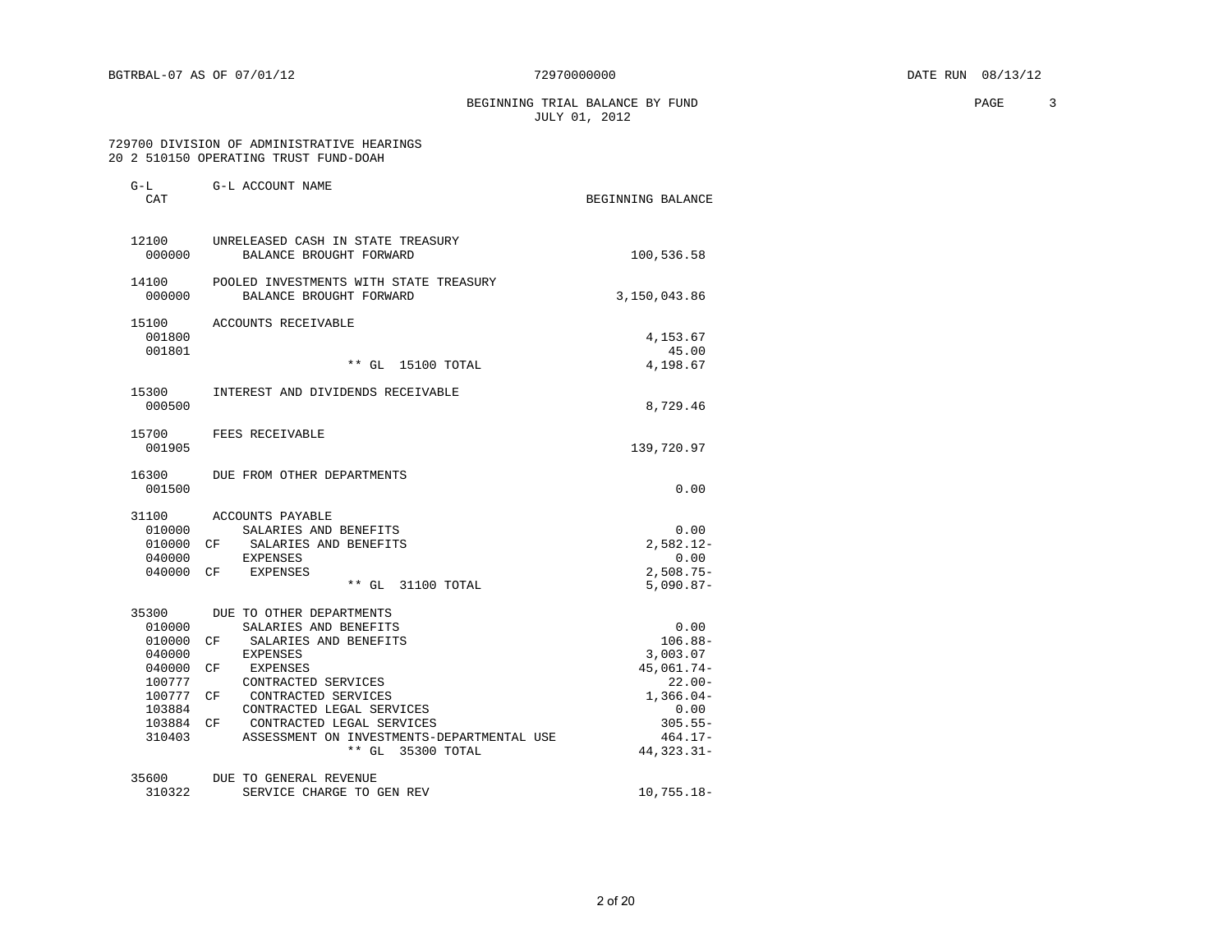BEGINNING TRIAL BALANCE BY FUND **PAGE** 4 JULY 01, 2012

#### 729700 DIVISION OF ADMINISTRATIVE HEARINGS 20 2 510150 OPERATING TRUST FUND-DOAH

| $G-L$<br>CAT    | G-L ACCOUNT NAME                                                | BEGINNING BALANCE |
|-----------------|-----------------------------------------------------------------|-------------------|
| 38600<br>010000 | CURRENT COMPENSATED ABSENCES LIABILITY<br>SALARIES AND BENEFITS | 18,823.79-        |
| 54900<br>000000 | COMMITTED FUND BALANCE<br>BALANCE BROUGHT FORWARD               | $3,324,236.39-$   |
| 94100           | ENCUMBRANCES                                                    |                   |
| 040000          | CF <sup></sup><br>EXPENSES                                      | 122,396.84        |
| 060000          | CF<br>OPERATING CAPITAL OUTLAY                                  | 26,860.63         |
| 100777          | CF<br>CONTRACTED SERVICES                                       | 84, 243. 36       |
|                 | ** GL 94100 TOTAL                                               | 233,500.83        |
| 98100           | BUDGETARY FND BAL RESERVED/ENCUMBRANCE                          |                   |
| 040000          | CF<br>EXPENSES                                                  | $122, 396.84 -$   |
| 060000          | CF<br>OPERATING CAPITAL OUTLAY                                  | $26,860.63-$      |
| 100777          | CF<br>CONTRACTED SERVICES                                       | 84, 243. 36-      |
|                 | ** GL 98100 TOTAL                                               | $233,500.83-$     |
|                 | *** FUND TOTAL                                                  | 0.00              |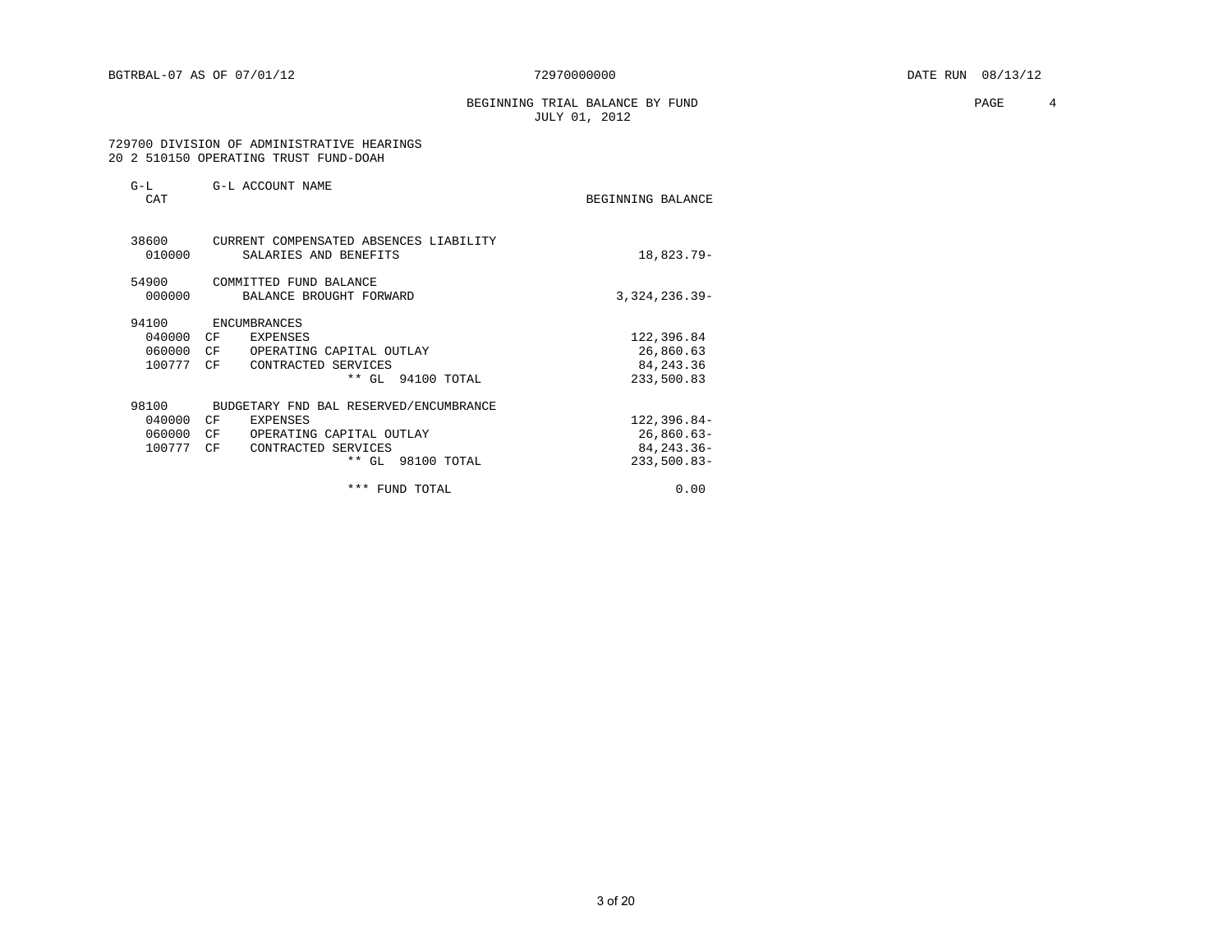#### BEGINNING TRIAL BALANCE BY FUND **PAGE** 5 JULY 01, 2012

#### 729700 DIVISION OF ADMINISTRATIVE HEARINGS 80 9 000001 GENERAL FIXED ASSET ACCOUNT GROUP

| $G-L$<br>CAT | G-L ACCOUNT NAME                 | BEGINNING BALANCE |
|--------------|----------------------------------|-------------------|
| 27600        | FURNITURE AND EQUIPMENT          |                   |
| 001800       |                                  | 0.00              |
| 040000       | EXPENSES                         | 29,645.92         |
| 060000       | OPERATING CAPITAL OUTLAY         | 694,229.08        |
|              | ** GL 27600 TOTAL                | 723,875.00        |
| 27700        | ACC DEPR - FURNITURE & EQUIPMENT |                   |
| 001800       |                                  | 0.00              |
| 040000       | EXPENSES                         | 31,037.74-        |
| 060000       | OPERATING CAPITAL OUTLAY         | $291,089.41-$     |
|              | ** GL 27700 TOTAL                | $322, 127.15 -$   |
| 28200        | LIBRARY RESOURCES                |                   |
| 000000       | BALANCE BROUGHT FORWARD          | 35,815.84         |
| 28300        | ACC DEPR - LIBRARY RESOURCES     |                   |
| 000000       | BALANCE BROUGHT FORWARD          | $35,815.84-$      |
| 54900        | COMMITTED FUND BALANCE           |                   |
| 000000       | BALANCE BROUGHT FORWARD          | 401,747.85-       |
|              | *** FUND TOTAL                   | 0.00              |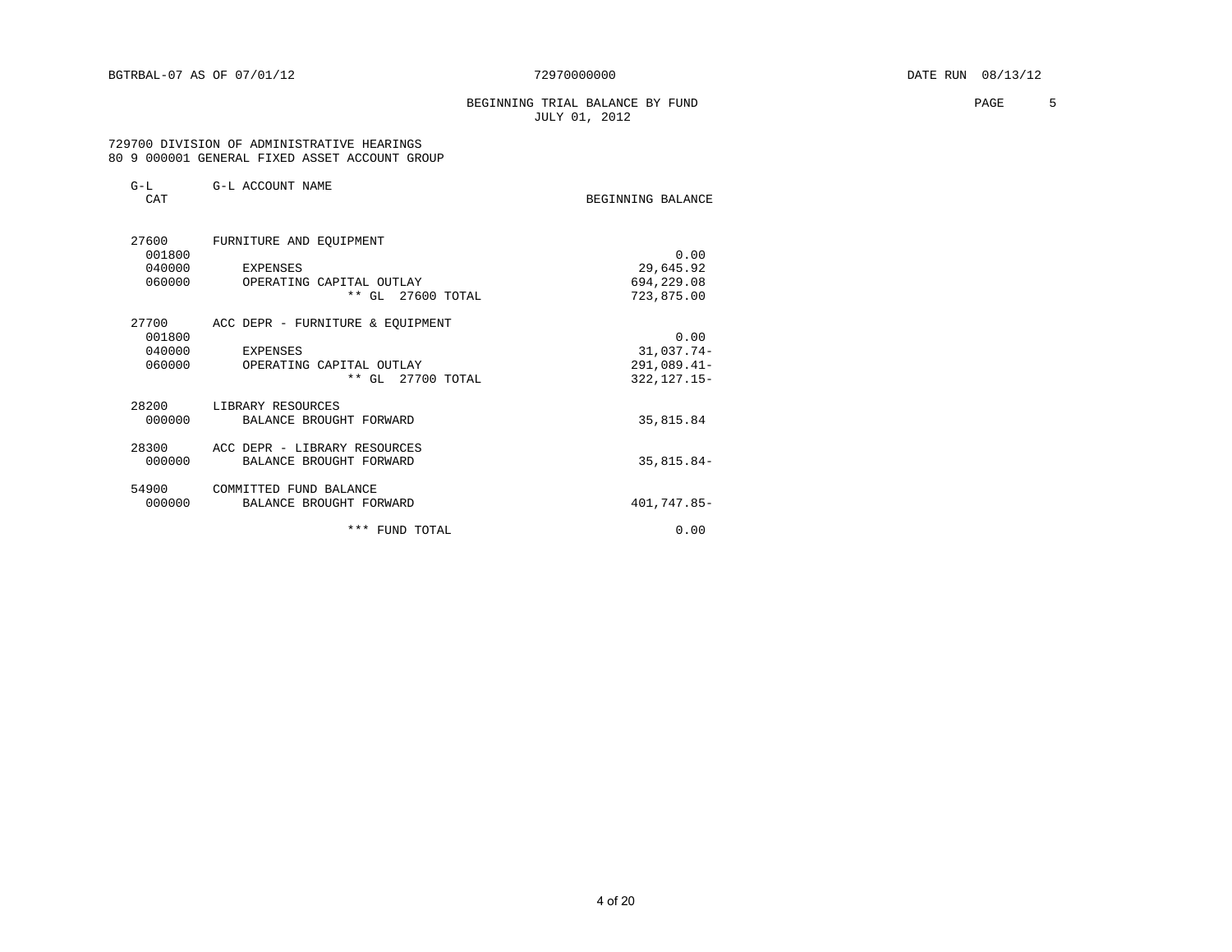#### BEGINNING TRIAL BALANCE BY FUND **EXAMPLE 1999** PAGE 6 JULY 01, 2012

#### 729700 DIVISION OF ADMINISTRATIVE HEARINGS 80 9 000006 GENERAL FIXED ASSET ACCOUNT GROUP

| G-L<br>CAT | G-L ACCOUNT NAME                 | BEGINNING BALANCE |
|------------|----------------------------------|-------------------|
|            |                                  |                   |
| 27600      | FURNITURE AND EOUIPMENT          |                   |
| 000000     | BALANCE BROUGHT FORWARD          | 0.00              |
| 040000     | EXPENSES                         | 343, 342. 43      |
| 060000     | OPERATING CAPITAL OUTLAY         | 976,639.49        |
|            | ** GL<br>27600 TOTAL             | 1,319,981.92      |
| 27700      | ACC DEPR - FURNITURE & EOUIPMENT |                   |
| 000000     | BALANCE BROUGHT FORWARD          | 0.00              |
| 040000     | EXPENSES                         | $286,097.56-$     |
| 060000     | OPERATING CAPITAL OUTLAY         | $796, 162.80 -$   |
|            | ** GL<br>27700 TOTAL             | $1,082,260.36-$   |
| 54900      | COMMITTED FUND BALANCE           |                   |
| 000000     | BALANCE BROUGHT FORWARD          | 237,721.56-       |
|            | ***<br>FUND TOTAL                | 0.00              |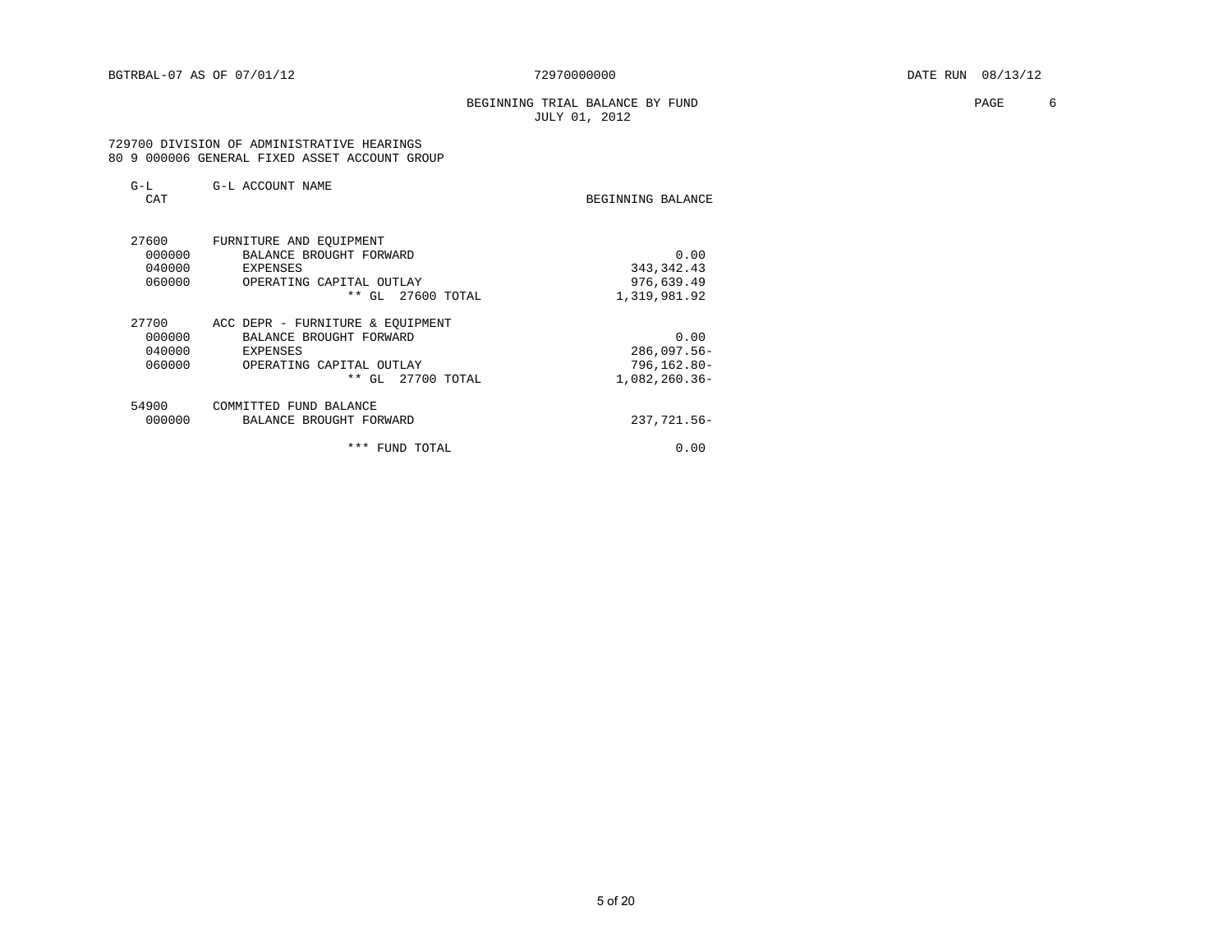#### BEGINNING TRIAL BALANCE BY FUND **PAGE** 7 JULY 01, 2012

#### 729700 DIVISION OF ADMINISTRATIVE HEARINGS 90 9 000002 GENERAL LONG-TERM DEBT ACCOUNT GROUP

| $G-L$<br>CAT | G-L ACCOUNT NAME                       | BEGINNING BALANCE |
|--------------|----------------------------------------|-------------------|
| 38600        | CURRENT COMPENSATED ABSENCES LIABILITY |                   |
| 000000       | BALANCE BROUGHT FORWARD                | 392,210.88-       |
| 010000       | SALARIES AND BENEFITS                  | 10,593.88         |
|              | $***$<br>38600 TOTAL<br>GL.            | 381,617.00-       |
| 48600        | COMPENSATED ABSENCES LIABILITY         |                   |
| 000000       | BALANCE BROUGHT FORWARD                | 144,857.37        |
| 010000       | SALARIES AND BENEFITS                  | 1,074,961.46-     |
|              | ** GL 48600 TOTAL                      | $930.104.09 -$    |
| 54900        | COMMITTED FUND BALANCE                 |                   |
| 000000       | BALANCE BROUGHT FORWARD                | 1,311,721.09      |
|              | ***<br>FUND TOTAL                      | 0.00              |

E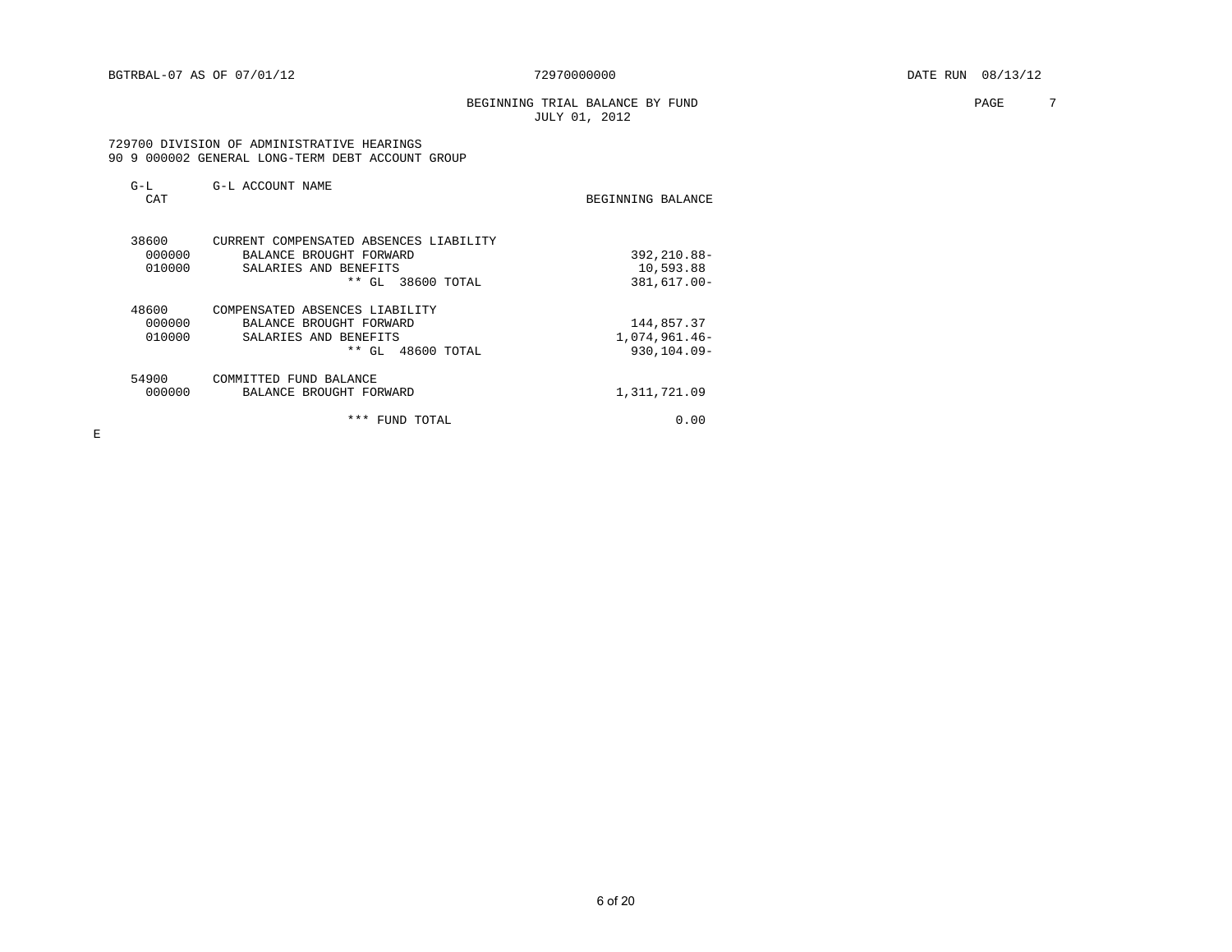# **DIVISION OF ADMINISTRATIVE HEARINGS**

## **SCHEDULE I SERIES**

## **OPERATING TRUST FUND**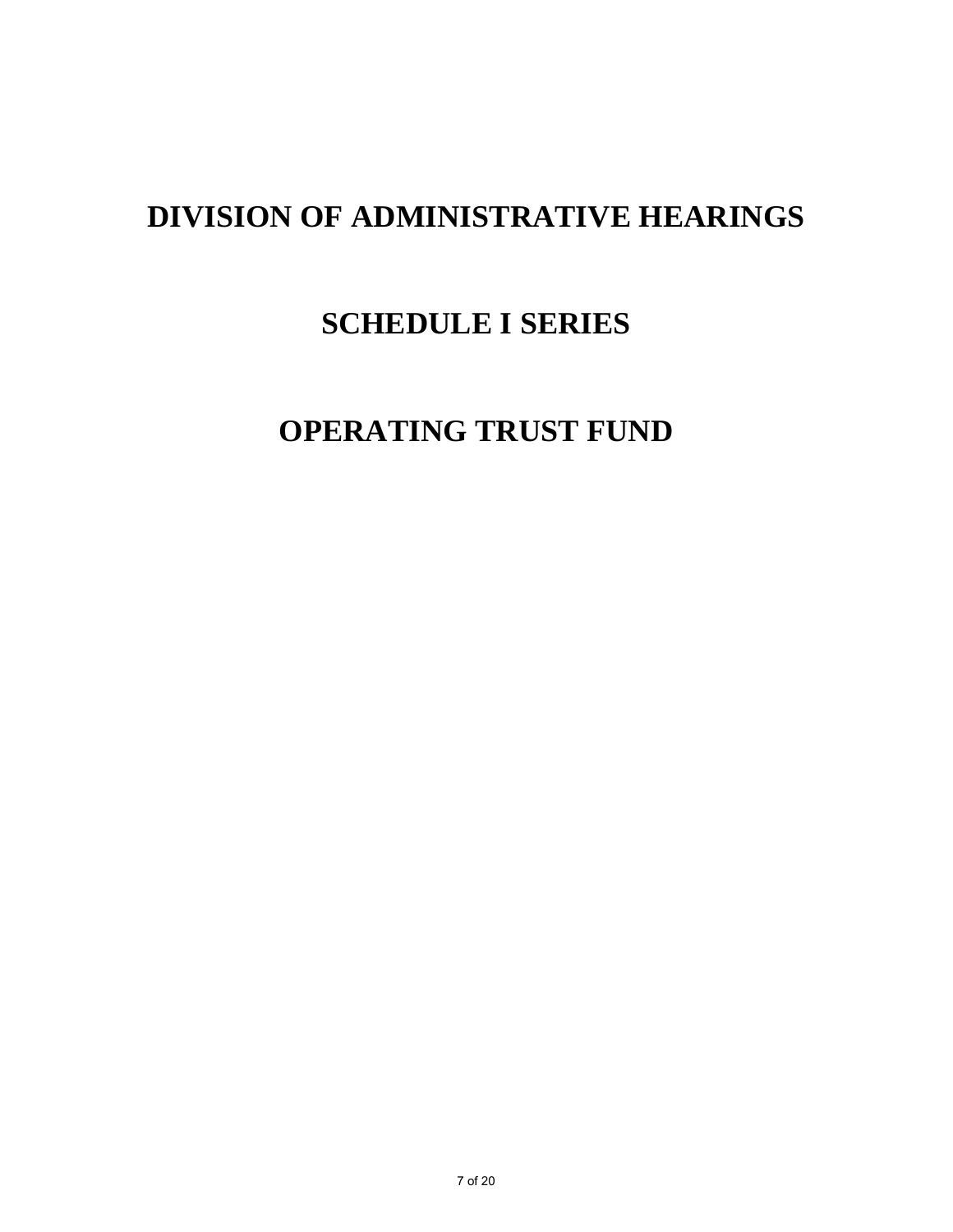## SUPPORTING NARRATIVE COMPUTING DISTRIBUTION OF COST FOR GENERAL MANAGEMENT AND ADMINISTRATIVE SERVICES

Methodology:

Identify administrative functions shared by both budget entities - Adjudication of Disputes (DOAH) and Workers' Compensation Appeals (OJCC).

Identify positions performing administrative functions shared by both budget entities.

Identify the costs associated with these administrative functions.

Identify a basis for distributing the costs of the administrative functions to each budget entity.

The following administrative functions are shared by both DOAH and OJCC:

 Administration Executive Direction Finance and Accounting Human Resources Information Technology Planning and Budgeting Procurement

Associated costs for these functions are allocated to each budget entity based on:

 Administration - Appropriations (33% DOAH, 67% OJCC) Executive Direction - Appropriations (33% DOAH, 67% OJCC) Finance and Accounting - Appropriations (33% DOAH, 67% OJCC) Human Resources - FTE (27% DOAH, 73% OJCC) Information Technology - Appropriations (33% DOAH, 67% OJCC) Planning and Budgeting - Appropriations (33% DOAH, 67% OJCC) Procurement - Appropriations (33% DOAH, 67% OJCC) General Revenue Service Charge – Estimated Revenue Assessments on Investments – Estimated Investments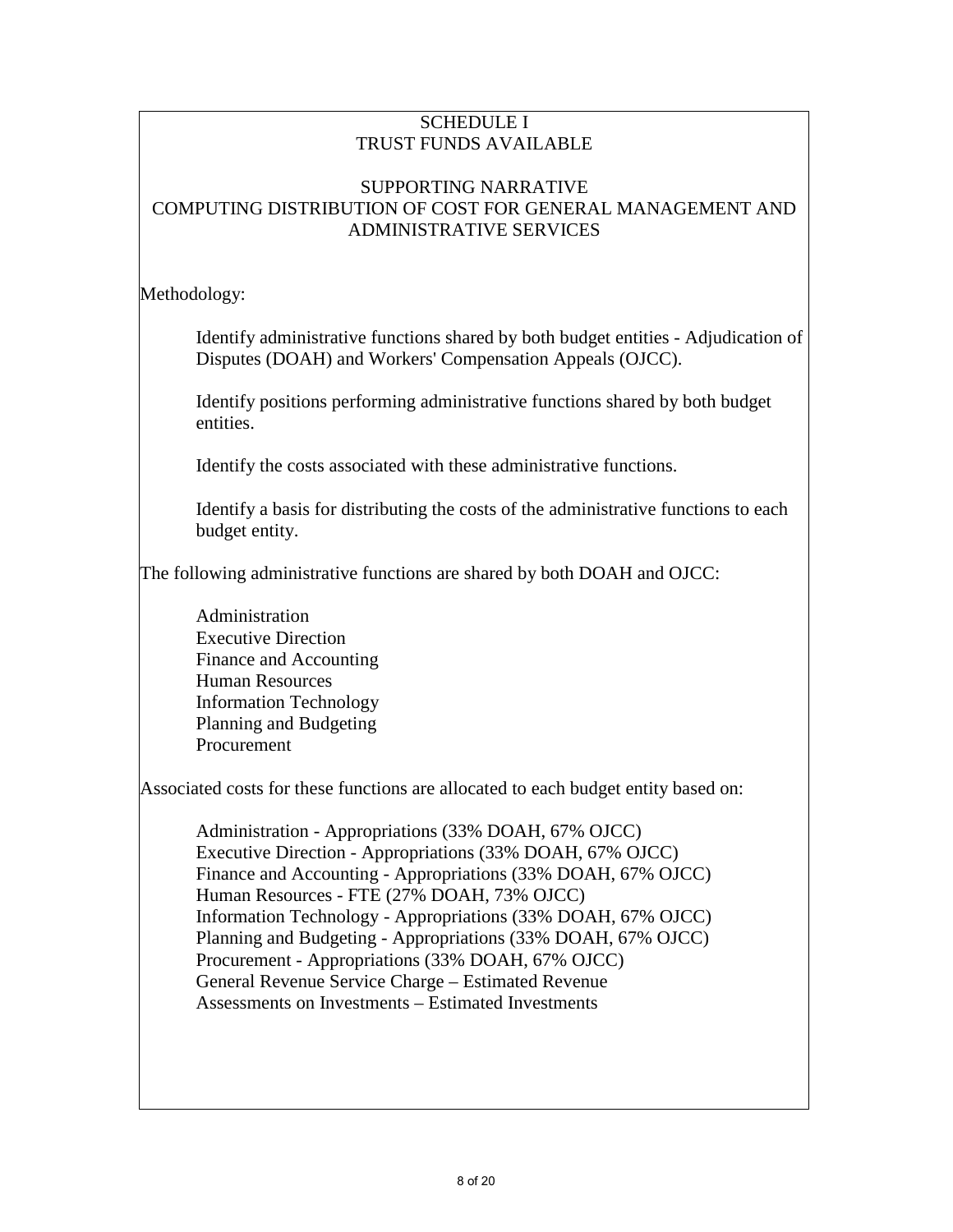#### FY 2013-2014 SUPPORTING NARRATIVECOMPUTATION OF COST FOR GENERAL MANAGEMENT AND ADMINISTRATIVE SERVICES

| <b>729701 ADJUDICATION OF DISPUTES</b><br>33%<br>HR&       |                                             |                      |               |                        |                    |                |                                |                    |                 |                   |
|------------------------------------------------------------|---------------------------------------------|----------------------|---------------|------------------------|--------------------|----------------|--------------------------------|--------------------|-----------------|-------------------|
| <b>ADMIN FUNCTION</b>                                      | POS TITLE                                   | POS# INCUMBENT       | <b>SALARY</b> | <b>BENEFITS</b>        | <b>S/B TOTAL</b>   | <b>EXP PKG</b> | <b>BONUS</b>                   | TOTAL              |                 | DOAH AMT OJCC AMT |
| Administration                                             | Admin Svc Dir II-SES                        | 2842 Mustain, L      | \$85.200      | $\mathbb{S}$<br>26,611 | \$<br>111,811      | \$<br>6,565    | \$<br>$\overline{\phantom{a}}$ | 118.376<br>\$      | \$<br>39,064    | 79,312<br>\$      |
| Administration                                             | Admin Assist II-SES                         | 3151 Givens, D       | \$40,000      | \$<br>12,156           | 52,156<br>\$.      | 6,565<br>S     | S                              | 58,721<br>\$.      | 19,378<br>- \$  | \$<br>39,343      |
| <b>Executive Direction</b>                                 | Dir & Chief Judge-DOAH                      | 2646 Cohen, R        | \$129,409     | 32,348<br>\$           | 161,757<br>-SS     | \$<br>6,565    | S<br>$\sim$                    | 168,322            | 55,546          | 112,776<br>\$     |
| Executive Direction Exec Asst I - SES                      |                                             | 2771 Sloan, L.       | 49,920<br>\$  | 22,070<br>\$           | 71,990<br>- \$     | 6,565<br>\$.   | S<br>۰.                        | 78,555<br>- \$     | 25,923<br>- \$  | 52,632<br>\$      |
| Finance & Acct                                             | <b>Accountant Supy II-SES</b>               | 2741 Stern, J        | 46,217        | \$<br>21,594           | 67,811<br>- 35     | 6,565          | S                              | 74,376             | 24,544<br>- \$  | 49,832            |
| Finance & Acct                                             | Admin Assist I                              | 2816 Decambra, A     | 27,600<br>\$  | \$<br>10,049           | 37,649<br>- 5      | 5,359          | \$.                            | 43,008<br>- \$     | 14,193<br>- 5   | 28,815<br>\$.     |
| <b>Human Resources</b>                                     | Pers Officer I-SES                          | 2843 Simmons, L      | \$64,500      | 8,356<br>\$.           | 72,856             | 6,565          | \$.<br>$\sim$                  | 79,421             | 21,444          | 57,977 *          |
| <b>Information Tech</b>                                    | Data Base Admin-SES                         | 2845 Brown, S        | \$85,200      | \$<br>17,974           | 103,174<br>\$.     | 6,565<br>\$.   | S<br>$\sim$                    | 109,739<br>- \$    | 36,214<br>- \$  | 73,525<br>\$.     |
| <b>Information Tech</b>                                    | Dist Comp Sys Analyst-SES                   | 3412 Kurasch, J      | 40,008<br>\$  | \$<br>20,898           | 60,906<br>- 35     | 6,565          | S<br>$\overline{\phantom{a}}$  | 67,471<br>-S       | 22,265<br>- \$  | 45,206<br>ß.      |
| Information Tech                                           | Sys Programmer I                            | 2654 Russell, J      | \$52,392      | \$<br>20,567           | 72,959<br>- 5      | 6,565<br>S.    | \$.                            | 79,524<br>- SS     | 39,762<br>- S   | 39,762<br>S       |
| Planning & Budget                                          | <b>Budget Officer</b>                       | 2801 Wingler, Cynth  | 75,000<br>S   | 25.298<br>S            | 100,298<br>S.      | 6,565          | S                              | 106,863            | 35,265          | 71,598            |
| Procurement                                                | Purch Agent III-SES                         | 2434 Haldane, L.     | \$<br>43,200  | 21,206<br>S            | 64,406<br>S        | 6,565<br>S     | S<br>$\overline{\phantom{a}}$  | 70,971<br>- \$     | 23,420<br>- \$  | 47,551<br>ß.      |
| Procurement                                                | Admin Assist II-SES                         | 3143 Allbritton, Don | \$<br>31,800  | \$<br>4,148            | 35,948<br>\$.      | 6,565<br>\$    | \$                             | \$.<br>42,513      | 14,029<br>\$.   | \$<br>28,484      |
|                                                            |                                             |                      |               |                        |                    |                |                                |                    |                 |                   |
| General Revenue Service Charge                             |                                             |                      |               |                        |                    |                |                                | 67,287             | 41,890<br>- \$  | 25,398<br>\$.     |
| Assessments on Investments                                 |                                             |                      |               |                        |                    |                |                                | 15,218             | \$.<br>2,676    | \$<br>12,542      |
| <b>DOAH TOTALS</b>                                         |                                             |                      | \$770,446     | \$243,275              | \$1,013,721        | \$84,139       | -S                             | \$1,180,365        | \$<br>415,613   | \$764,752         |
|                                                            | <b>729702 WORKERS' COMPENSATION APPEALS</b> | 67%                  |               |                        |                    | HR&            |                                |                    |                 |                   |
| <b>ADMIN FUNCTION</b>                                      | <b>POS TITLE</b>                            | POS# INCUMBENT       | <b>SALARY</b> |                        | BENEFITS S/B TOTAL | <b>EXP PKG</b> | <b>BONUS</b>                   | <b>TOTAL</b>       | <b>OJCC AMT</b> | <b>DOAH AMT</b>   |
| Finance & Acct                                             | Admin Assist III                            | 3406 Wood, Jeff      | \$39,300      | \$<br>11,550           | -\$<br>50,850      | \$<br>5,359    | \$<br>٠                        | 56,209<br>- \$     | £.<br>37,660    | \$<br>18,549      |
| Finance & Acct                                             | Accountant I                                | 3409 Griffin, P      | \$31,308      | 17,862<br>\$           | 49,170<br>- \$     | 5,359<br>\$    | S                              | 54,529<br>- \$     | 36,534<br>- \$  | 17,995<br>- \$    |
| Finance & Acct                                             | Admin Assist II-SES                         |                      |               | \$                     |                    |                |                                |                    | - \$            | £.                |
|                                                            |                                             | 3416 Pelt, K         | 37,454<br>\$. | 20,465                 | 57,919<br>- 35     | 6,565          | \$.<br>$\sim$                  | 64,484             | 43,204          | 21,280            |
| Finance & Acct                                             | Accountant II                               | 3425 Roberts, R      | 40,000<br>\$  | 18,977<br>\$           | 58,977<br>- 35     | 5,359<br>\$    | S                              | 64,336             | 43,105<br>-\$   | \$<br>21,231      |
| <b>Information Tech</b><br><b>OJCC TOTALS</b>              | Dist Comp Sys Admin-SES                     | 3422 Reynolds, W     | \$57,582      | \$<br>23,057           | 80,639             | 6,565<br>S     | S<br>$\sim$                    | 87,204<br>- \$     | - \$<br>28,777  | \$<br>58,427      |
|                                                            |                                             |                      | \$205.644     | \$91,911               | 297,555<br>S       | \$29,207       | \$                             | 326,762 \$<br>- \$ | 189,282         | \$<br>137,480     |
|                                                            |                                             |                      |               |                        |                    |                |                                |                    |                 |                   |
| TOTAL DOAH COST TO BE RECOVERED FROM THE OJCC<br>\$627,273 |                                             |                      |               |                        |                    |                |                                |                    |                 |                   |

**\* Percentages for these employees vary because of their job duties.**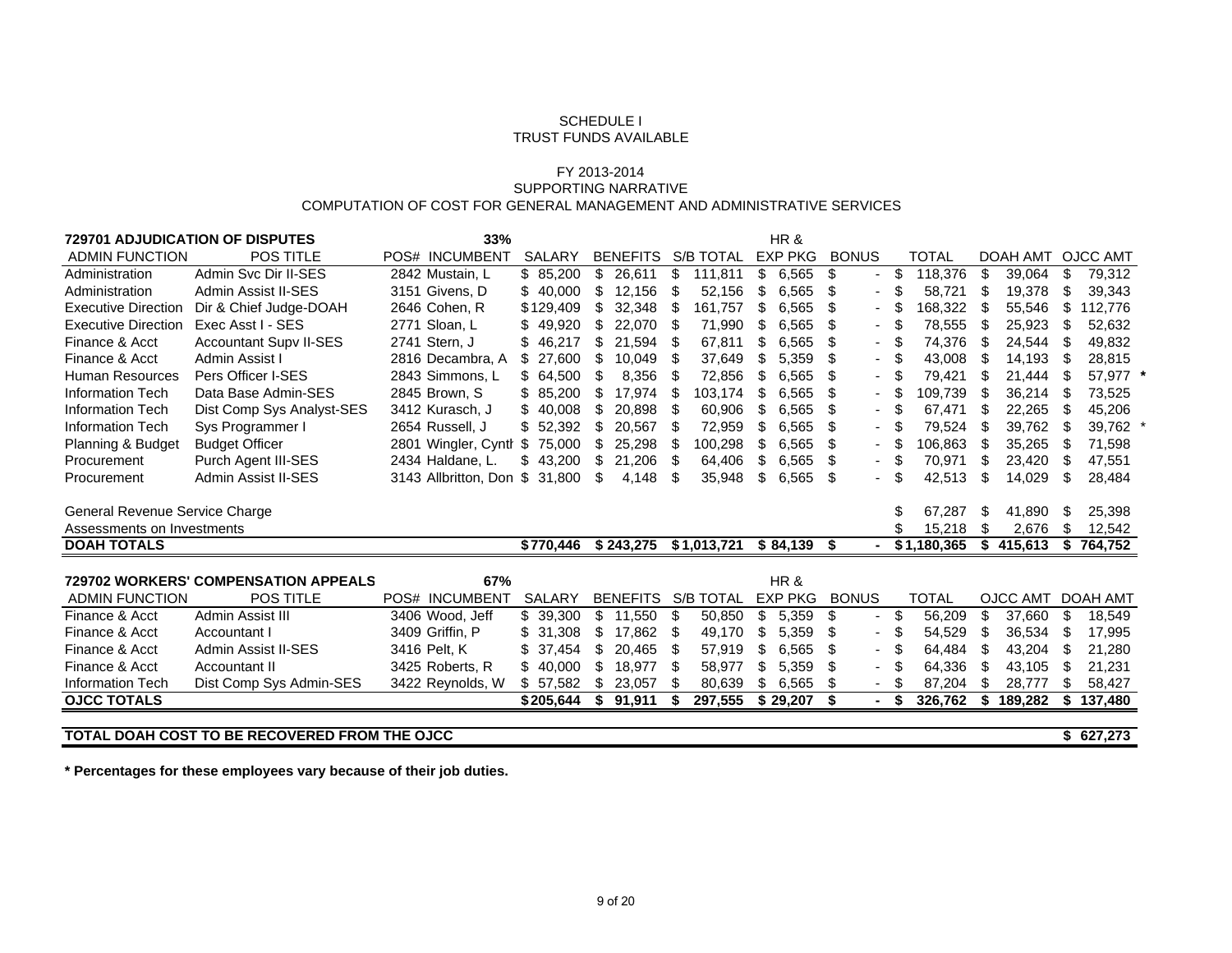#### SUPPORTING NARRATIVE - SECTION III ADJUSTMENTS OPERATING TRUST FUND

Following are descriptions of the adjustments included in the Schedule I, Columns A01 and A02, Section III, of the Division's FY 2013-14 Legislative Budget Request:

## **COLUMN A01: ACTUAL PRIOR YEAR - FY 2011-12**

#### **01 Record September 30, 2011 Operating Reversions - DOAH**

Per FY 2013-14 Legislative Budget Request instructions, the adjustment of \$15,495 is necessary to include September 30, 2011 operating reversions for the Adjudication of Disputes Program. The adjustment has a positive impact on the fund balance.

#### **02 Record September 30, 2011 Operating Reversions - JCCs**

Per FY 2013-14 Legislative Budget Request instructions, the adjustment of \$135,322 is necessary to include September 30, 2011 operating reversions for the Workers' Compensation Appeals Program. The adjustment has a positive impact on the fund balance.

#### **03 Close Prior-Year Compensated Absences – DOAH**

Per statewide financial reporting requirements, the adjustment of \$17,993 is necessary to record the closing of prior-year compensated absences for the Adjudication of Disputes Program. The adjustment has a positive impact on the fund balance.

#### **04 Close Prior-Year Non-Carry Forwards - DOAH**

Per statewide financial reporting requirements, the adjustment of (\$1,388) is necessary to record the closing of FY 2010-11 non-certified payables for the Adjudication of Disputes Program. The adjustment has a negative impact on the fund balance.

#### **05 Close Prior-Year Non-Carry Forwards - JCCs**

Per statewide financial reporting requirements, the adjustment of \$98 is necessary to record the closing of FY 2010-11 non-certified payables for the Workers' Compensation Appeals Program. The adjustment has a positive impact on the fund balance.

#### **06 Close Prior-Year Certified Forward Encumbrances - DOAH**

Per statewide financial reporting requirements, the adjustment of (\$49,700) is necessary to record the closing of FY 2010-11 certified forward encumbrances for the Adjudication of Disputes Program. The adjustment has a negative impact on the fund balance.

#### **07 Close Prior-Year Certified Forward Encumbrances - JCCs**

Per statewide financial reporting requirements, the adjustment of (\$298,325) is necessary to record the closing of FY 2010-11 certified forward encumbrances for the Workers' Compensation Appeals Program. The adjustment has a negative impact on the fund balance.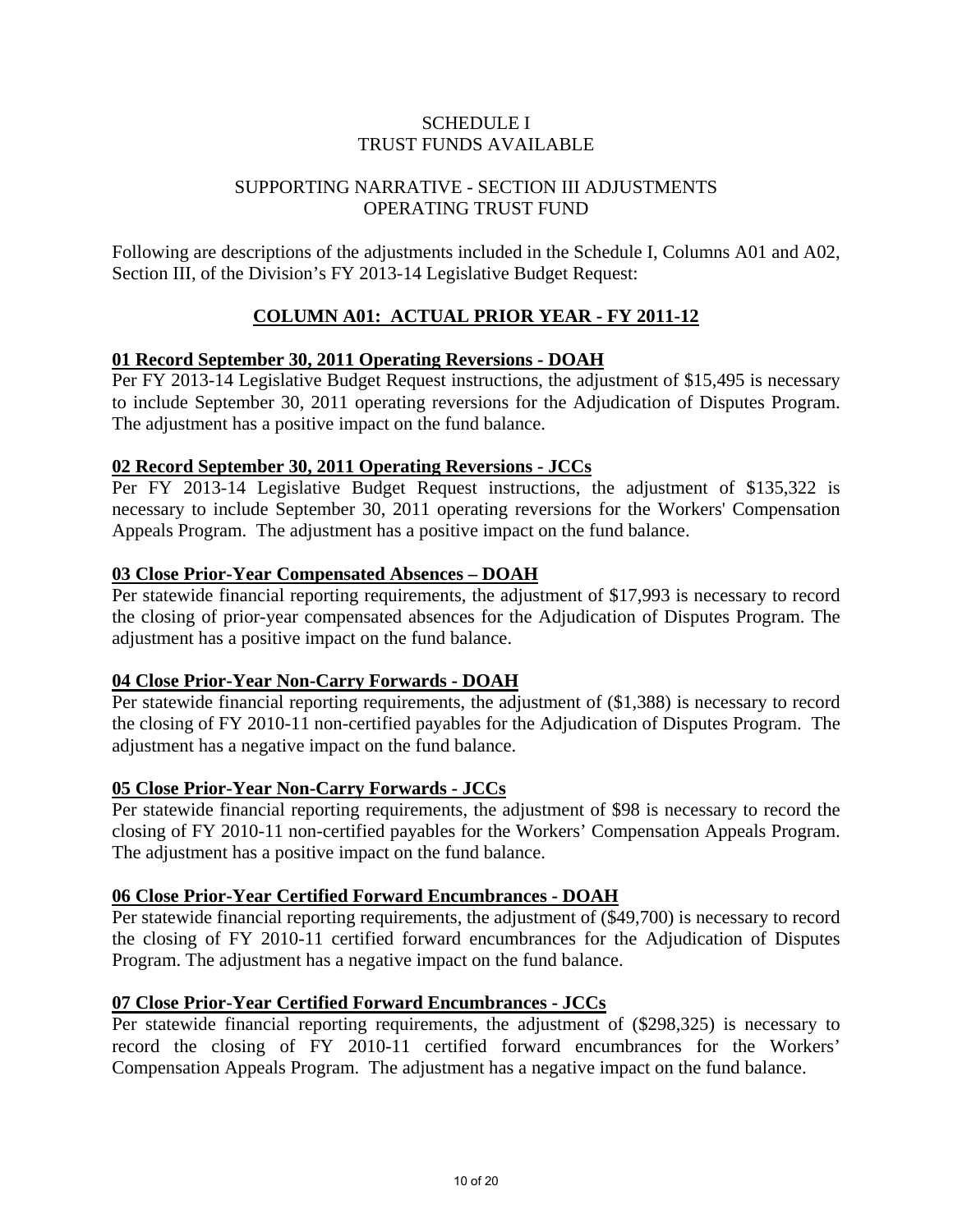## **08 Refund of State Revenues - JCCs**

Per statewide financial reporting requirements, the adjustment of (\$5,137) is necessary to record the refund of state revenues for the Workers' Compensation Appeals Program. The adjustment has a negative impact on the fund balance.

#### **09 Rounding - To Balance with June 30, 2012 Unreserved Fund Balance - DOAH**

The adjustment of \$2 is necessary to balance with the June 30, 2012 unreserved fund balance for the Adjudication of Disputes Program.

#### **10 Rounding - To Balance with June 30, 2012 Unreserved Fund Balance - JCCs**

The adjustment of \$2 is necessary to balance with the June 30, 2012 unreserved fund balance for the Workers' Compensation Appeals Program.

## **COLUMN A02: CURRENT YEAR ESTIMATED - FY 2012-13**

#### **11 Record September 30, 2012 Operating Reversions - DOAH**

Per FY 2013-14 Legislative Budget Request instructions, the adjustment of \$14,931 is necessary to include September 30, 2012 operating reversions for the Adjudication of Disputes Program. The adjustment has a positive impact on the fund balance.

#### **12 Record September 30, 2012 Operating Reversions - JCCs**

Per FY 2013-14 Legislative Budget Request instructions, the adjustment of \$17,817 is necessary to include September 30, 2012 operating reversions for the Workers' Compensation Appeals Program. The adjustment has a positive impact on the fund balance.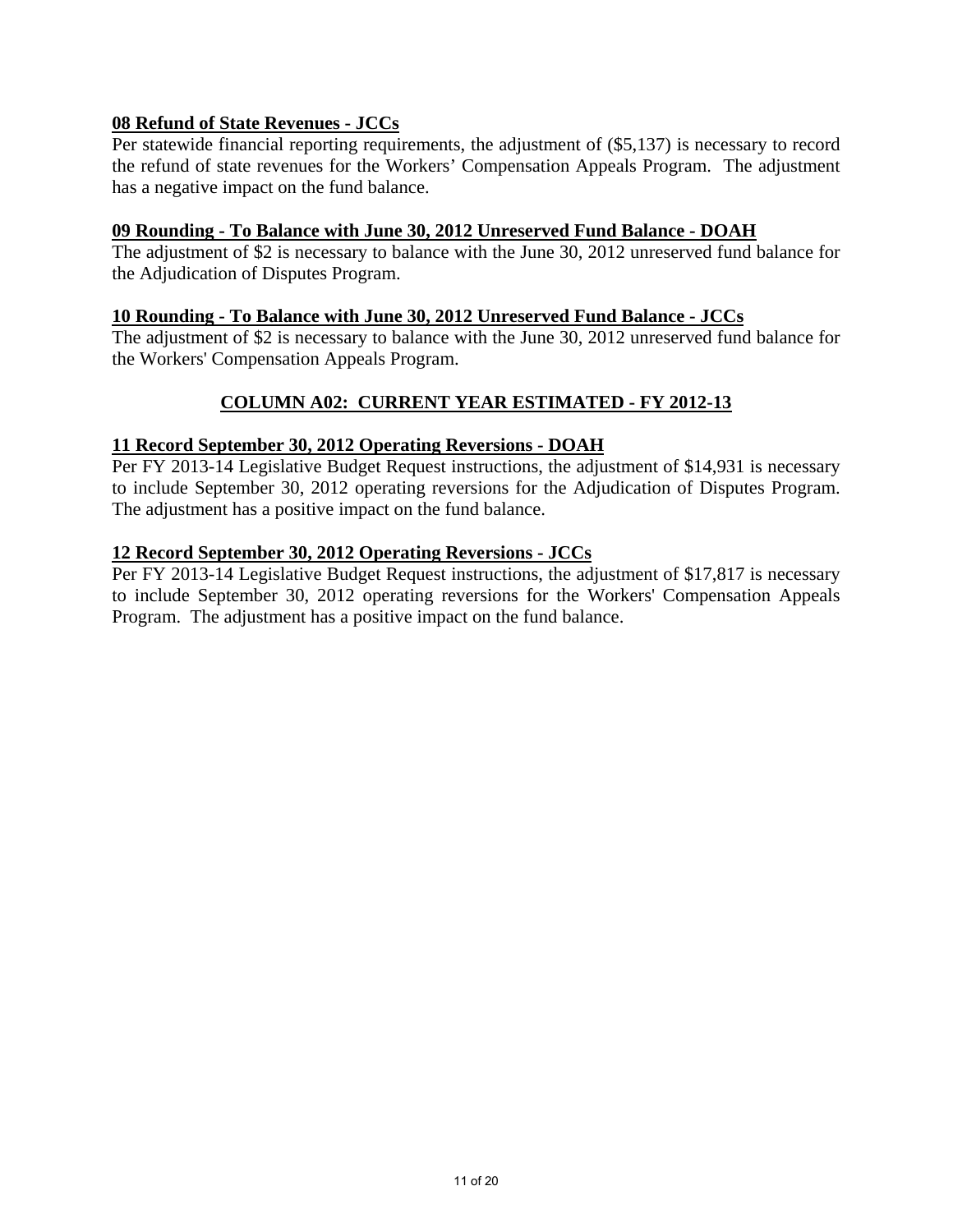## SUPPORTING NARRATIVE REVENUE ESTIMATING METHODOLOGIES OPERATING TRUST FUND

Following are explanations of methodologies used to develop revenue estimates contained in Columns A02 and A03:

## **COLUMN A02: CURRENT YEAR ESTIMATED REVENUES - FY 2012-13**

#### **Lines 1 – 29: Transfers from State Agencies – Adjudication of Disputes**

These revenues represent transfers from state agencies to the Division of Administrative Hearings (DOAH) to support the Adjudication of Disputes Program. These transfers are appropriated in the FY 2012-13 General Appropriations Act (Chapter 2012-118, Laws of Florida) and total \$5,577,717.

#### **Line 30: Transfers of Application Fees from the Department of Environmental Protection for Cases Filed Pursuant to Chapter 403, Florida Statutes - Adjudication of Disputes**

Pursuant to Chapter 403, Florida Statutes, the Department of Environmental Protection (DEP) transfers to DOAH a portion of the application fees that it collects in electrical power plant siting, transmission line siting, and natural gas transmission pipeline siting cases. These fees are paid when DEP refers a case to DOAH, and if land use, certification, and other administrative hearings are held. The estimate of \$59,006 was based on average revenue received over the past five years.

#### **Line 31: Transfer from State Agency – Workers' Compensation Appeals**

This estimate represents the transfer from the Department of Financial Services to DOAH to support the Workers' Compensation Appeals – Judges of Compensation Claims Program. This transfer totals \$16,821,863 and covers the operating and nonoperating costs of this program, calculated as follows:

| $$16,226,485$ Operating budget                                                  |
|---------------------------------------------------------------------------------|
| $+$ 595,378 Nonoperating general management and administrative assessment       |
| \$16,821,863 Total estimated transfer from the Department of Financial Services |
|                                                                                 |

#### **Line 32: Sale of Goods and Services to State Agencies – Adjudication of Disputes**

The estimate of \$32,319 represents revenue from: (1) the Florida Legislature for contract (claim bill) cases filed pursuant to Senate Rule 4.81; (2) other state agencies for contract cases filed pursuant to Chapter 120, Florida Statutes; and (3) various state agencies for copies of documents provided by DOAH. This amount is based on collections from the prior fiscal year (FY 2011- 12) because caseload and billable hours are projected to remain relatively constant in FY 2012- 13.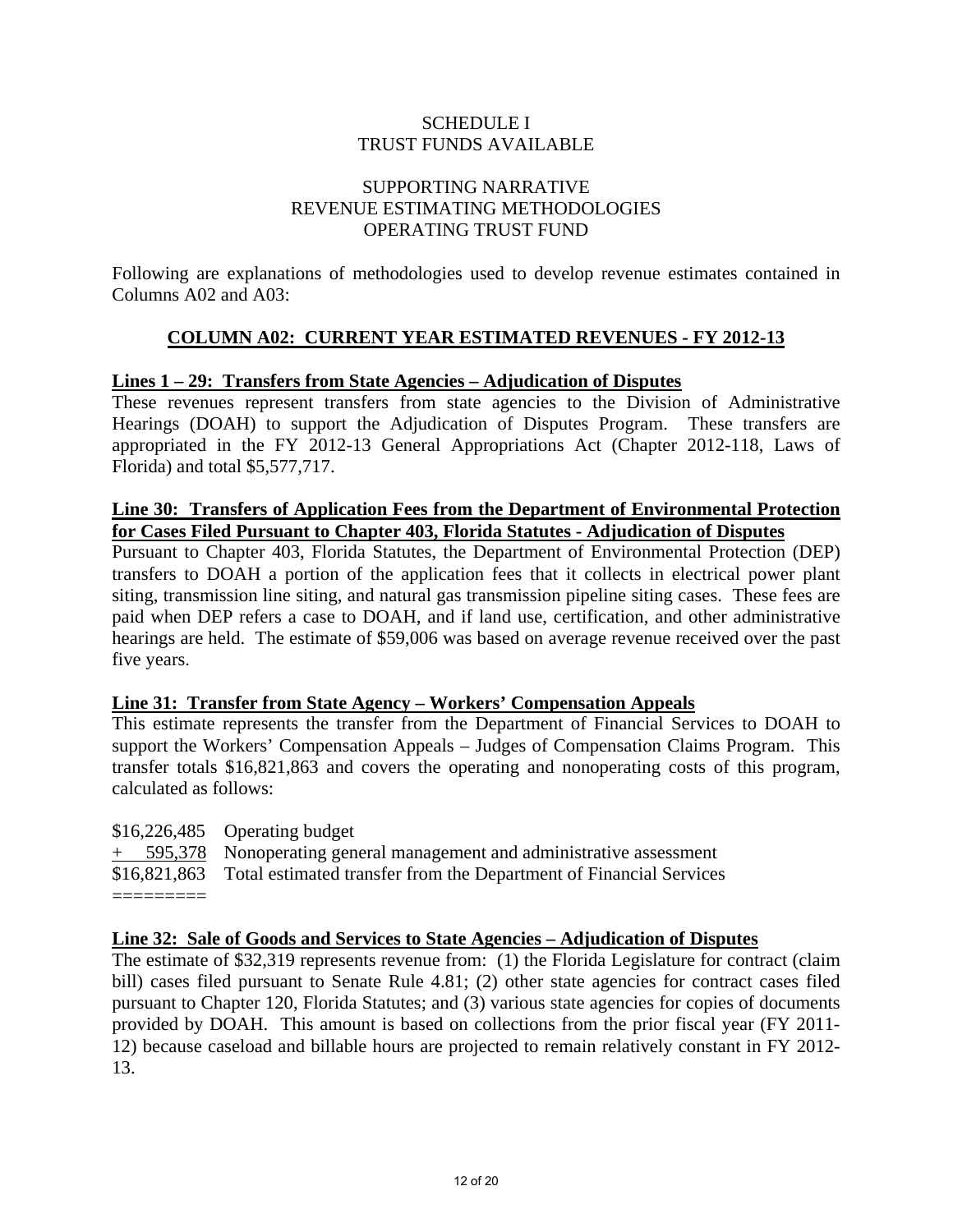## **Line 33: Sale of Goods and Services to State Agencies - Workers' Compensation Appeals**

The \$100 collected in the prior fiscal year (FY 2011-12) is not expected to be collected in future fiscal years.

#### **Line 34: Sale of Services - Outside State - Adjudication of Disputes**

The estimate of \$454,488 represents revenue from nonstate entities for Administrative Law Judge services, plus travel and video teleconferencing costs. This amount is based on collections from the prior fiscal year (FY 2011-12) because caseload and billable hours are projected to remain relatively constant in FY 2012-13.

#### **Line 35: Sale of Services - Outside State - Workers' Compensation Appeals**

The estimate of \$69,328 represents revenue from nonstate entities for court reporter services provided for preparing records on appeal. This amount is based on collections from the prior fiscal year (FY 2011-12).

#### **Line 36: Refunds - Adjudication of Disputes**

The amount of refunds varies from year to year and cannot be predicted; thus, refunds are not carried forward to subsequent fiscal years.

#### **Line 37: Refunds - Workers' Compensation Appeals**

The amount of refunds varies from year to year and cannot be predicted; thus, refunds are not carried forward to subsequent fiscal years.

#### **Line 38: Reimbursements – Adjudication of Disputes**

The estimate of \$8,166 represents reimbursements to be made to the Adjudication of Disputes Program. This amount is based on collections from the prior fiscal year (FY 2011-12).

#### **Line 39: Reimbursements – Workers' Compensation Appeals**

The estimate of \$3,956 represents reimbursements to be made to the Workers' Compensation Appeals Program. This amount is based on collections from the prior fiscal year (FY 2011-12).

#### **Line 40: Interest on Investments - Adjudication of Disputes**

In FY 2011-12, interest earnings totaling \$326,228 represent 1.54% of the total funds invested that year. These earnings are prorated among DOAH's two programs using a formula based on funds available for investing, as well as actual investments made. Using this formula, it is estimated that \$20,632,723 will be invested in FY 2012-13, earning \$317,274, or 1.54%. This program's share of these earnings is estimated at \$69,131 and represents .34% of the total funds invested.

#### **Line 41: Interest on Investments – Workers' Compensation Appeals**

In FY 2011-12, interest earnings totaling \$326,228 represent 1.54% of the total funds invested that year. These earnings are prorated among DOAH's two programs using a formula based on funds available for investing, as well as actual investments made. Using this formula, it is estimated that \$20,632,723 will be invested in FY 2012-13, earning \$317,274, or 1.54%. This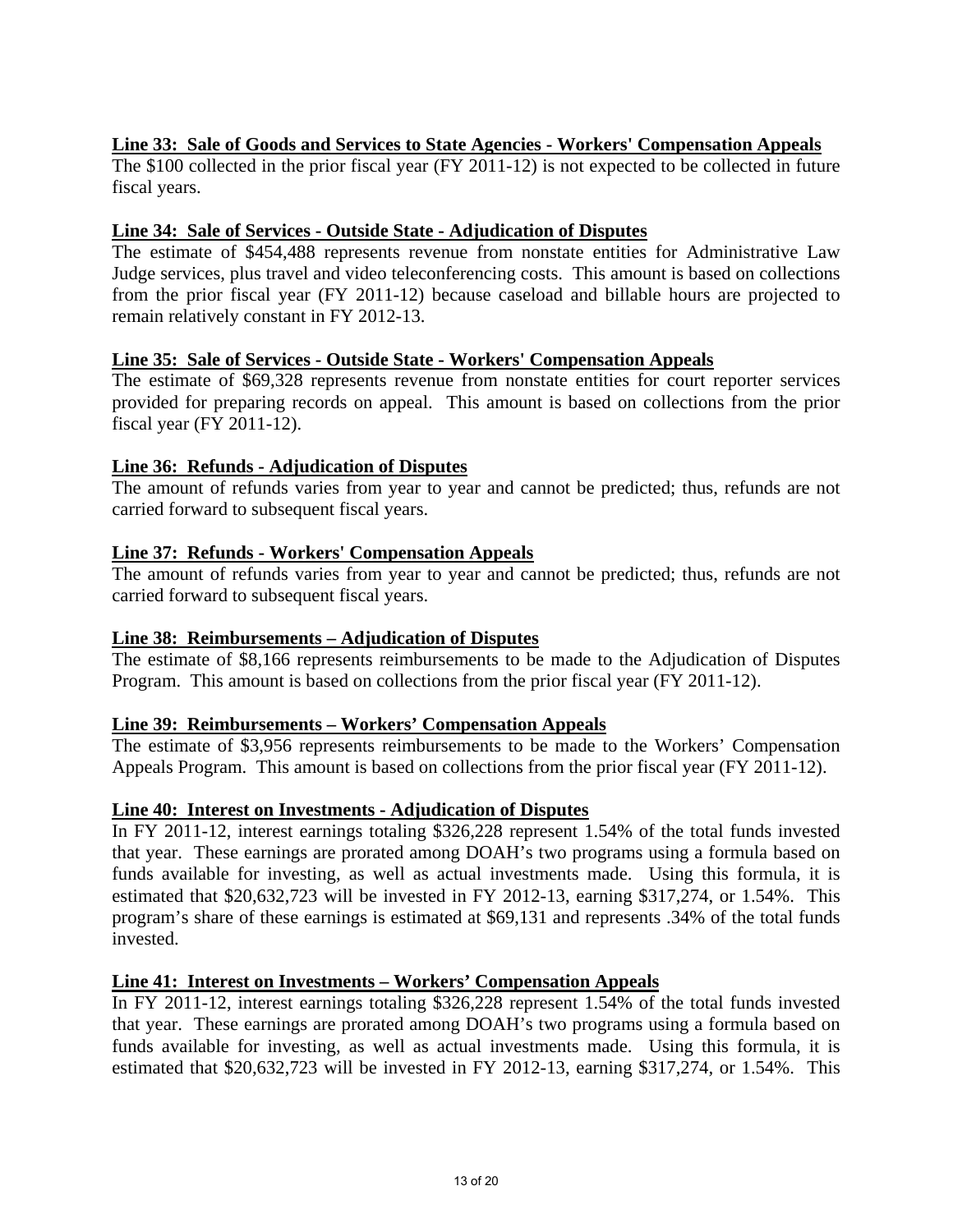program's share of these earnings is estimated at \$248,143, and represents 1.2% of the total funds invested.

#### **Line 42: Tenant Broker Commission – Workers' Compensation Appeals**

Pursuant to subsections 255.25(3) and 255.249(6), Florida Statutes, DOAH collected third party commissions for tenant broker services in the amount of \$51,430. Approved budget amendment #EOG B0139 provided the budget authority required for DOAH to pay the tenant broker \$36,099.07 in August, 2012. Approved budget amendment # EOG B0218 provided the budget authority for DOAH to pay the tenant broker \$15,330 in October, 2012.

## **COLUMN A03: AGENCY REQUEST – FY 2013-14**

#### **Lines 1 – 29: Transfers from State Agencies – Adjudication of Disputes**

These revenues represent transfers from state agencies to the Division of Administrative Hearings to support the Adjudication of Disputes Program. The Division's budget, as adjusted below, is prorated among these agencies based on actual time spent in administrative proceedings by DOAH's Administrative Law Judges in FY 2011-12. The total amount prorated among the agencies is \$6,985,780 and is calculated as follows:

| \$8,066,033 | Total FY 2013-14 Legislative Budget Request                            |
|-------------|------------------------------------------------------------------------|
| 486,807)    | Less: Estimated Revenue from Nonstate and State Contract Entities      |
| 627,273)    | Less: Estimated Cost For Providing General Management and              |
|             | Administrative Services to the Workers' Compensation Appeals           |
|             | Program                                                                |
| 59,006)     | Less: Estimated Revenue from Application Fees for Cases Filed Pursuant |
|             | to Chapter 403, Florida Statutes                                       |
| $+$ 92,833  | <b>Estimated Nonoperating Cost of State Agency Video</b><br>Plus:      |
|             | Teleconferencing Administrative Proceedings                            |
| \$6,985,780 | <b>Total Amount Prorated Among State Agencies</b>                      |
|             |                                                                        |

#### **Line 30: Transfers of Application Fees from the Department of Environmental Protection for Cases Filed Pursuant to Chapter 403, Florida Statutes - Adjudication of Disputes**

Pursuant to Chapter 403, Florida Statutes, the Department of Environmental Protection (DEP) transfers to DOAH a portion of the application fees that it collects in electrical power plant siting, transmission line siting, and natural gas transmission pipeline siting cases. These fees are paid when DEP refers a case to DOAH, and if land use, certification, and other administrative hearings are held. The estimate of \$59,006 was based on average revenue received over the past five years.

#### **Line 31: Transfer from State Agency – Workers' Compensation Appeals**

This estimate represents the transfer from the Department of Financial Services to DOAH to support the Workers' Compensation Appeals – Judges of Compensation Claims Program. This transfer totals \$16,974,253 and covers the operating costs of this program, as well as the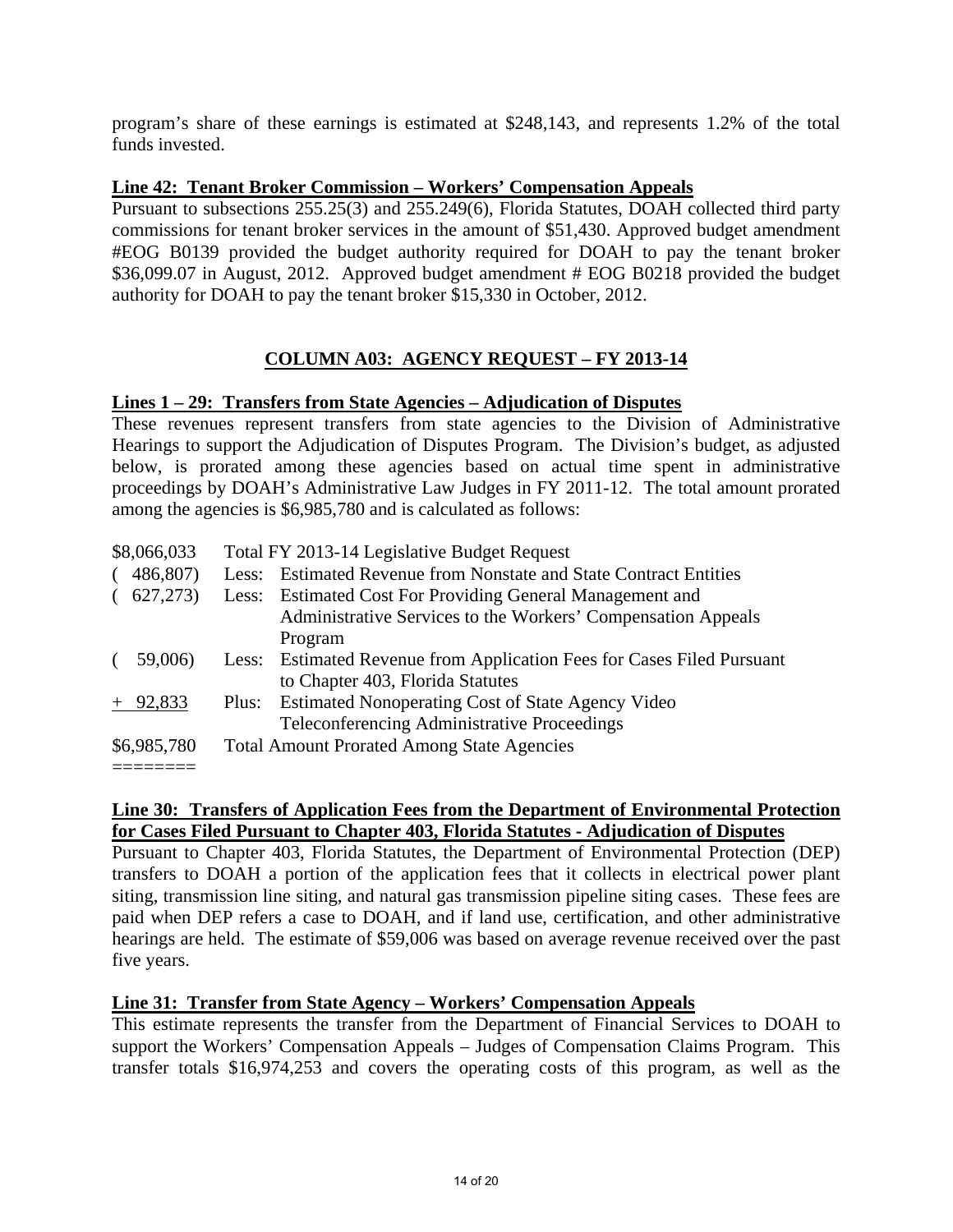nonoperating general management and administrative assessment paid to the Adjudication of Disputes Program. It is calculated as follows:

| \$16,346,980 Operating budget                                                   |
|---------------------------------------------------------------------------------|
| $+$ 627,273 Nonoperating general management and administrative assessment       |
| \$16,974,253 Total estimated transfer from the Department of Financial Services |
|                                                                                 |

#### **Line 32: Sale of Goods and Services to State Agencies – Adjudication of Disputes**

The estimate of \$32,319 represents revenue from: (1) the Florida Legislature for contract (claim bill) cases filed pursuant to Senate Rule 4.81; (2) other state agencies for contract cases filed pursuant to Chapter 120, Florida Statutes; and (3) various state agencies for copies of documents provided by DOAH. This amount is based on collections from the prior fiscal year (FY 2012- 13) because caseload and billable hours are projected to remain relatively constant in FY 2013- 14.

#### **Line 33: Sale of Goods and Services to State Agencies - Workers' Compensation Appeals**

The \$100 collected in the prior fiscal year (FY 2012-13) is not expected to be collected in future fiscal years.

#### **Line 34: Sale of Services - Outside State - Adjudication of Disputes**

The estimate of \$454,488 represents revenue from nonstate entities for Administrative Law Judge services, plus travel and video teleconferencing costs. This amount is based on collections from the prior fiscal year (FY 2012-13) because caseload and billable hours are projected to remain relatively constant in FY 2013-14.

#### **Line 35: Sale of Services - Outside State - Workers' Compensation Appeals**

The estimate of \$69,328 represents revenue from nonstate entities for court reporter services. This amount is based on collections from the prior fiscal year (FY 2012-13) because workload is projected to remain relatively constant in FY 2013-14.

#### **Line 36: Refunds - Adjudication of Disputes**

The amount of refunds varies from year to year and cannot be predicted; thus, refunds are not carried forward to subsequent fiscal years.

#### **Line 37: Refunds - Workers' Compensation Appeals**

The amount of refunds varies from year to year and cannot be predicted; thus, refunds are not carried forward to subsequent fiscal years.

#### **Line 38: Reimbursements – Adjudication of Disputes**

The estimate of \$8,166 represents reimbursements to be made to the Adjudication of Disputes Program. This amount is based on collections from the prior fiscal year (FY 2012-13).

#### **Line 39: Reimbursements – Workers' Compensation Appeals**

The estimate of \$3,956 represents reimbursements to be made to the Workers' Compensation Appeals Program. This amount is based on collections from the prior fiscal year (FY 2012-13).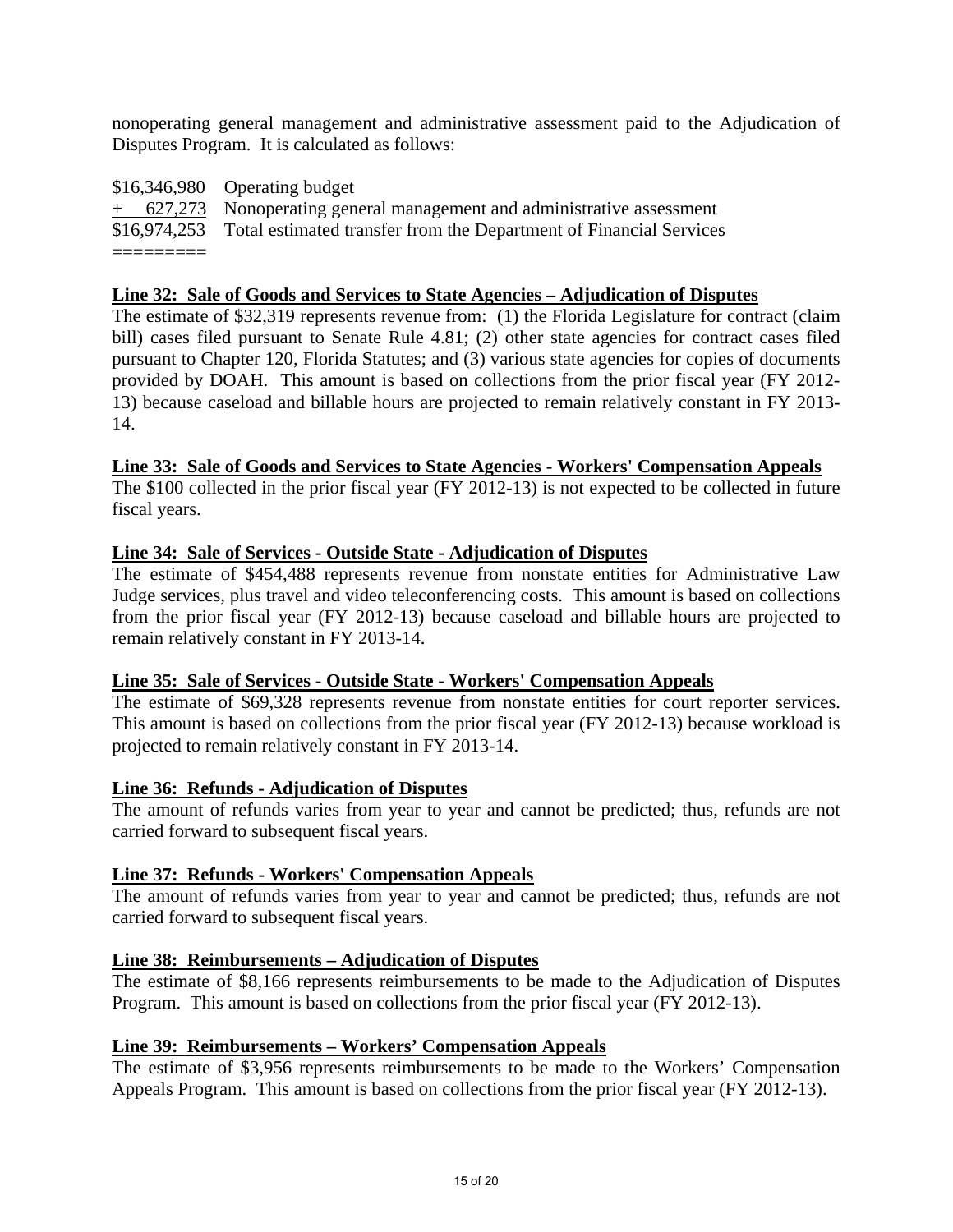## **Line 40: Interest on Investments - Adjudication of Disputes**

In FY 2011-12, interest earnings totaling \$326,228 represent 1.54% of the total funds invested that year. These earnings are prorated among DOAH's two programs using a formula based on funds available for investing, as well as actual investments made. Using this formula, it is estimated that \$23,503,681 will be invested in FY 2013-14, earning \$361,422, or 1.54%. This program's share of these earnings is estimated at \$110,256, and represents .47% of the total funds invested.

#### **Line 41: Interest on Investments – Workers' Compensation Appeals**

In FY 2011-12, interest earnings totaling \$326,228 represent 1.54% of the total funds invested that year. These earnings are prorated among DOAH's two programs using a formula based on funds available for investing, as well as actual investments made. Using this formula, it is estimated that \$23,503,681 will be invested in FY 2013-14, earning \$361,422, or 1.54%. This program's share of these earnings is estimated at \$251,166, and represents 1.07% of the total funds invested.

#### **Line 42: Tenant Broker Commission – Workers' Compensation Appeals**

The tenant broker commission totaling \$51,430 received and paid in FY 2012-13 was nonrecurring and thus was not carried forward in FY 2013-14.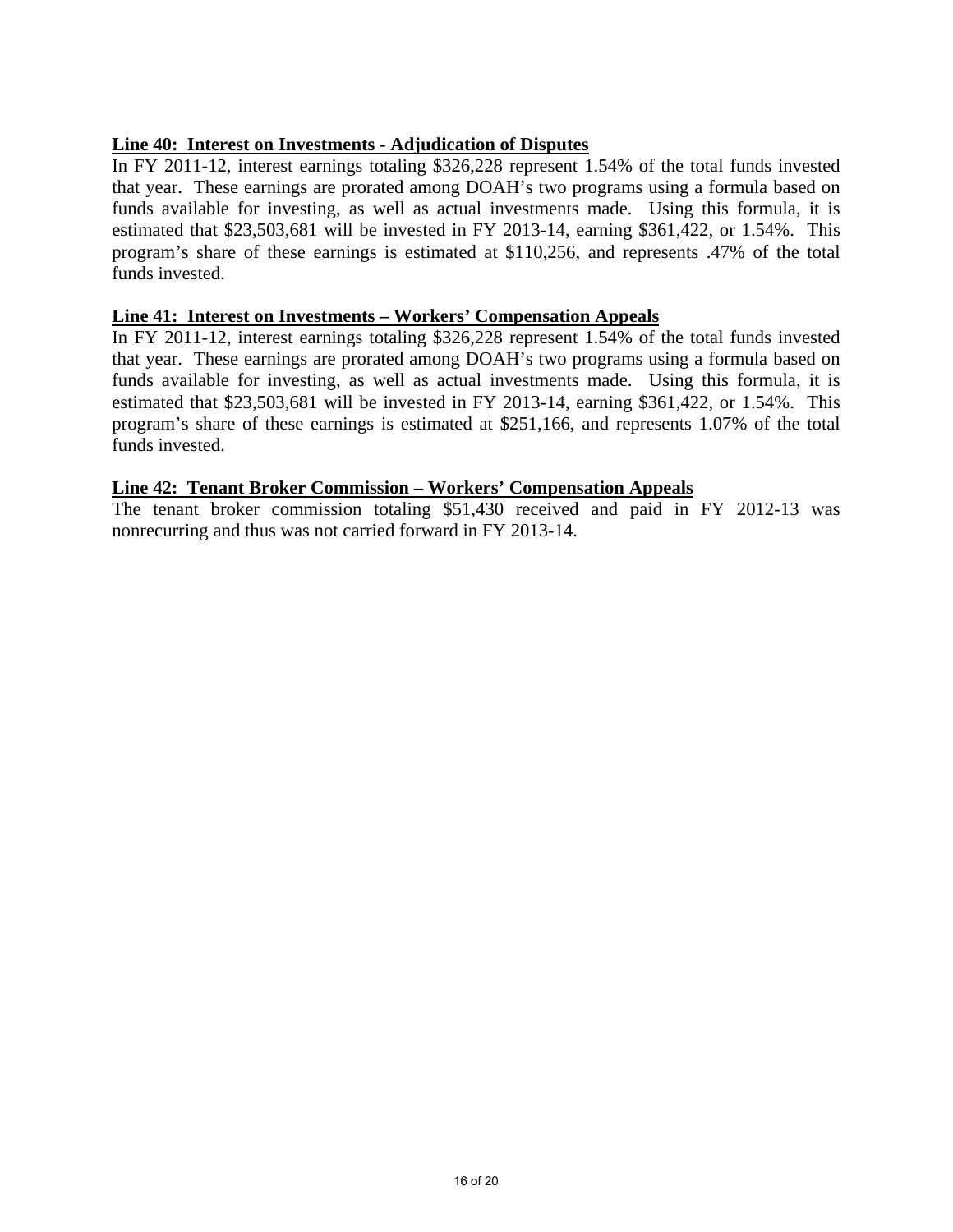#### SUPPORTING NARRATIVE FIVE PERCENT TRUST FUND RESERVE AND YEAR-END TRUST FUND BALANCE

The following five percent trust fund reserve calculation is based on the "General Policy Guidelines for Reserving 5 Percent of State Trust Funds" contained in the FY 2013-14 Legislative Budget Request instructions:

| Total Revenues for Fiscal Year 2012-13:                     | \$23,395,547  |
|-------------------------------------------------------------|---------------|
| Less Assessments from State Agencies for Administrative     |               |
| Law Judge Services                                          | (5,669,042)   |
| Less Assessments from Outside Entities for Administrative   |               |
| Law Judge Services                                          | (454, 488)    |
| Less Operating Transfer to Department of Financial Services |               |
| for Risk Management Insurance                               | (130,644)     |
| Less Operating Transfer to Department of Management         |               |
| <b>Services for Human Resources Services Contract</b>       | (85,781)      |
| <b>Less Pass-Through Tenant Broker Commissions</b>          | (51,430)      |
| Less Nonoperating Transfer to Department of Management      |               |
| Services for Video Teleconferencing Hearings                | (125,000)     |
| Less Nonoperating Assessments on Investments                | 15,279)       |
| Less Nonoperating Service Charge to General Revenue         | 67,389)       |
| Total Revenue Subject to 5% Reserve Calculation             | \$16,796,494  |
| Multiplied by 5%                                            | X.<br>.05     |
| Total 5% Reserve for Operating Trust Fund                   | 839,825<br>\$ |

Pursuant to the guidelines, the Adjudication of Disputes program is exempt from the requirement that it set aside a five percent reserve because it is supported by assessments from other state agencies and entities for the provision of administrative law judge services. Therefore, the total reserve of \$839,825 is applied to the Workers' Compensation Appeals program.

This reserve of \$839,825 will reduce the June 30, 2014 available cash balance to \$767,992 for the Workers' Compensation Appeals program. Barring any unforeseen extraordinary emergencies that may arise in FY 2013-14, this balance should be sufficient to support any interim budget amendments that may be necessary that year, especially considering that the Schedule I also includes other nonoperating reserves for this program.

The year-end balance of the Division's Trust Fund does not exceed 50 percent of appropriations in FY 2011-12, FY 2012-13, or FY 2013-14.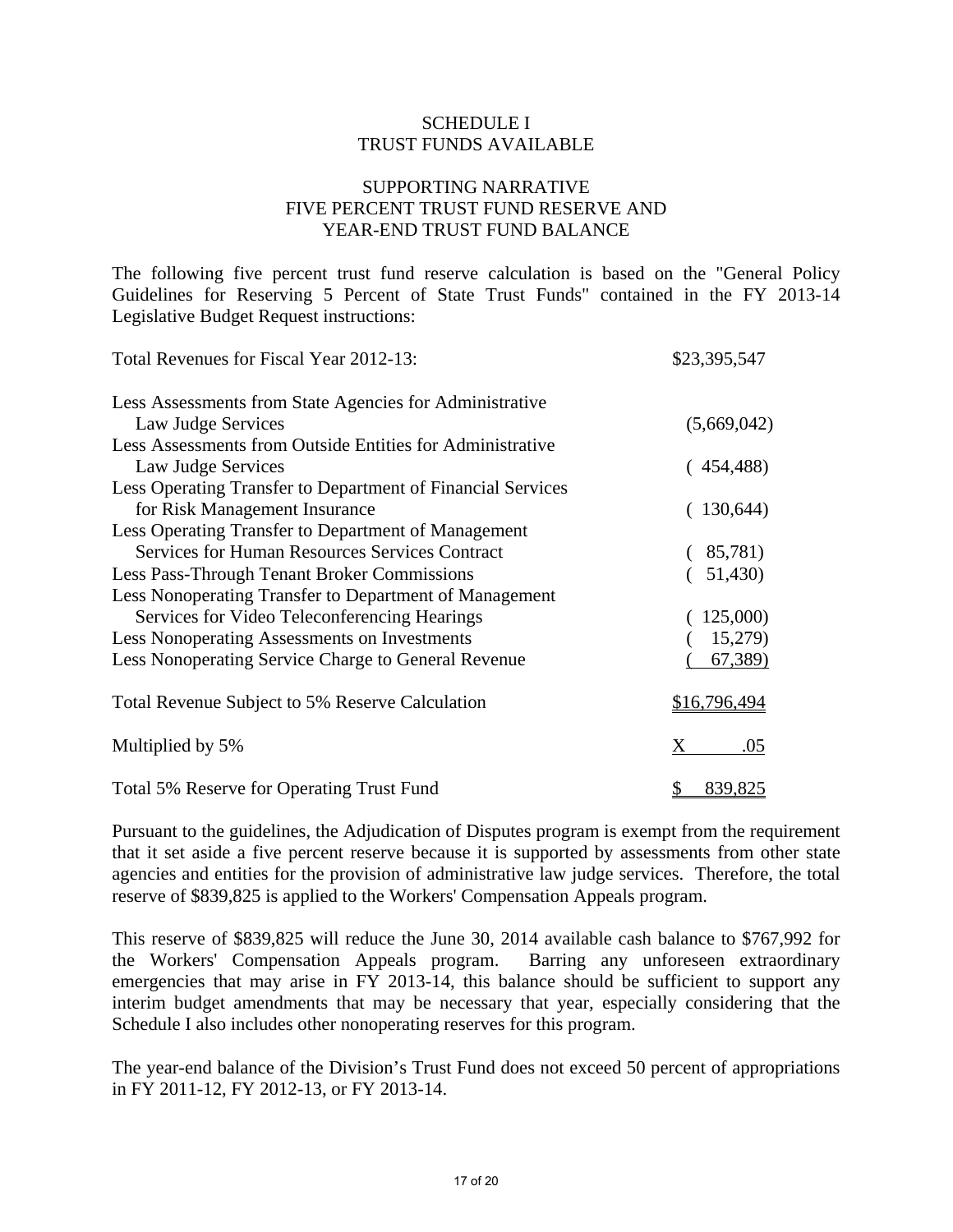#### **Executive Office of the GovernorInter-Agency Transfers Reported on Schedule I**

#### **Agency Name Division of Administrative Hearings**

List all transfers totaling \$100,000 or more. Provide the applicable agency name and fund number, the transfer category used, and the amount of the transfer for each of the fiscal years indicated, as well as the name and phone number of the person at the other agency who confirmed the amount of the transfer. If transferred in/out to the General Revenue Fund, do not include on this form; however, on Schedule I be sure to include "To GR" or "From GR" in the description field.

| <b>Fund Name and Number:</b>                                                                                                                                                 |                                              | Operating Trust Fund, Number 729700 20 2 510150 |                                 |                                 |                                                                                                           |  |
|------------------------------------------------------------------------------------------------------------------------------------------------------------------------------|----------------------------------------------|-------------------------------------------------|---------------------------------|---------------------------------|-----------------------------------------------------------------------------------------------------------|--|
| <b>Transfers In</b><br>(Provide Agency and Fund Number Received From)                                                                                                        | <b>Transfer</b><br>Category                  | <b>Amount</b><br>FY 11-12 (A01)                 | <b>Amount</b><br>FY 12-13 (A02) | <b>Amount</b><br>FY 13-14 (A03) | <b>Confirmed By</b><br>Jamessa Chester (A01)<br>850-413-2112<br>Sarah Goodman (A02 & A03)<br>850-413-2114 |  |
| <b>Department of Financial Services</b><br>Fund Number 430000 20 2 795003                                                                                                    | 001500                                       | 17,350,072.00                                   | 16,821,863.00                   | 16,974,253.00                   |                                                                                                           |  |
| <b>Transfers Out (Operating and Non-Operating)</b><br>(Provide Agency and Fund Number Transferred To)<br>Department of Management Services<br>Fund Number 720000 60 2 105001 | <b>Transfer</b><br><b>Category</b><br>181167 | 125,000.00                                      | 125,000.00                      | 125,000.00                      | Shannon Martin<br>850-922-5228                                                                            |  |
| <b>Department of Financial Services</b><br>Fund Number 430000 20 2 795003                                                                                                    | 180600                                       | 135,322.00                                      | 104,792.00                      | 0.00                            | Jamessa Chester (A01)<br>850-413-2112<br>Sarah Goodman (A02)<br>850-413-2114                              |  |
|                                                                                                                                                                              |                                              |                                                 |                                 |                                 |                                                                                                           |  |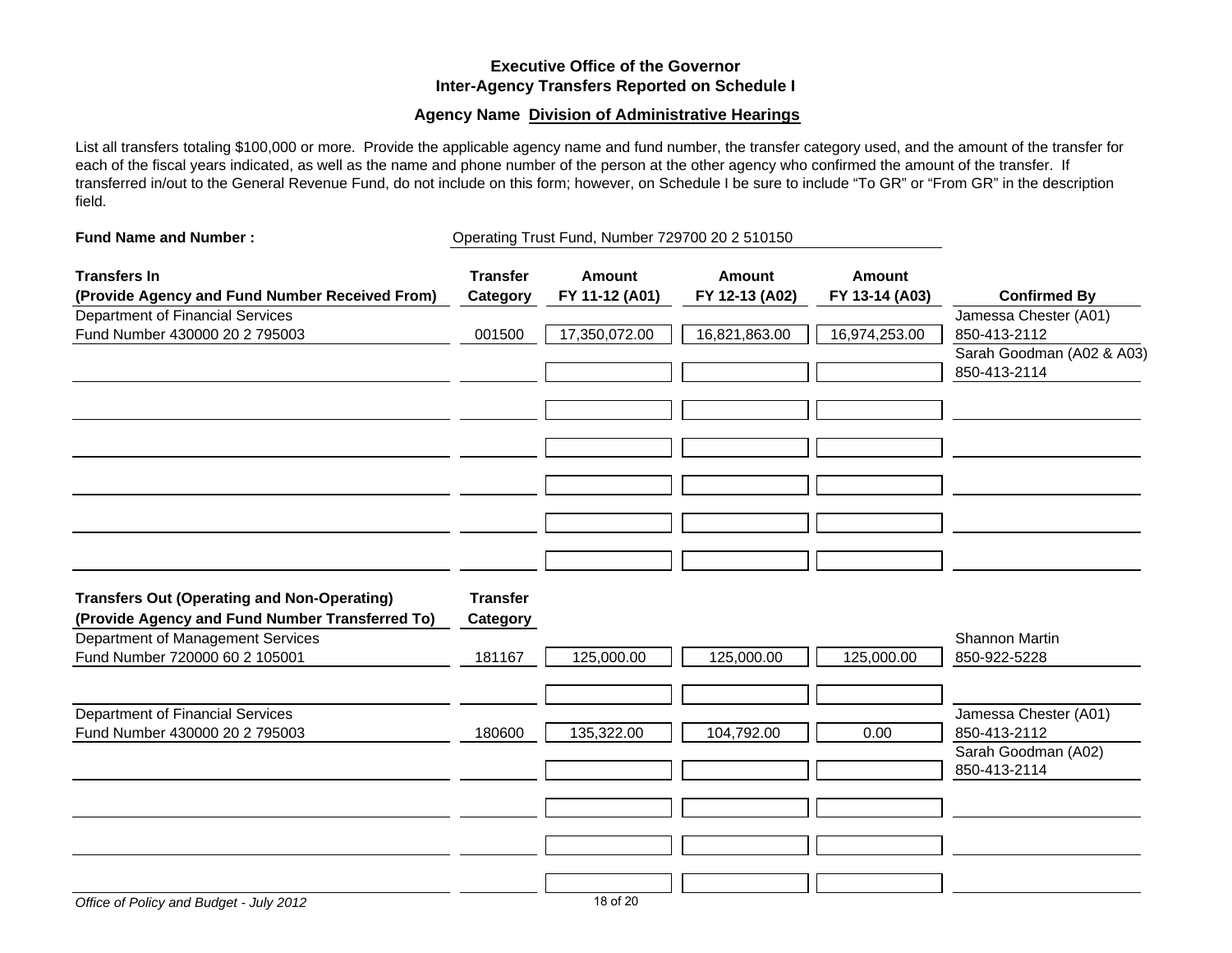## **SCHEDULE IC: RECONCILIATION OF UNRESERVED FUND BALANCE**

| <b>Trust Fund Title:</b>                            | <b>Operating Trust Fund</b><br><b>Adjudication of Disputes and Workers' Compensation Appeals</b><br>2510 |                             |                                   |
|-----------------------------------------------------|----------------------------------------------------------------------------------------------------------|-----------------------------|-----------------------------------|
| <b>Budget Entity:</b>                               |                                                                                                          |                             |                                   |
| <b>LAS/PBS Fund Number:</b>                         |                                                                                                          |                             |                                   |
|                                                     | <b>Balance as of</b><br>6/30/2012                                                                        | SWFS*<br><b>Adjustments</b> | <b>Adjusted</b><br><b>Balance</b> |
| <b>Chief Financial Officer's (CFO) Cash Balance</b> | $$100,536.58$ (A)                                                                                        |                             | \$100,536.58                      |
| ADD: Other Cash (See Instructions)                  | $$0.00$ (B)                                                                                              |                             | \$0.00                            |
| ADD: Investments                                    | $$3,150,043.86$ (C)                                                                                      |                             | \$3,150,043.86                    |
| ADD: Outstanding Accounts Receivable                | \$152,649.10   (D)                                                                                       | \$0.00                      | \$152,649.10                      |
| ADD:                                                | $$0.00$ (E)                                                                                              |                             | \$0.00                            |
| <b>Total Cash plus Accounts Receivable</b>          | $$3,403,229.54$ (F)                                                                                      | \$0.00                      | \$3,403,229.54                    |
| LESS Allowances for Uncollectibles                  | $$0.00$ (G)                                                                                              |                             | \$0.00                            |
| LESS Approved "A" Certified Forwards                | $(\$51,931.08)$ <sub>(H)</sub>                                                                           |                             | $(\$51,931.08)$                   |
| Approved "B" Certified Forwards                     | $($ \$235,240.83 $)$ (H)                                                                                 | \$0.00                      | $(\$235,240.83)$                  |
| Approved "FCO" Certified Forwards                   | $$0.00$ (H)                                                                                              |                             | \$0.00                            |
| LESS: Other Accounts Payable (Nonoperating)         | $(\$11,219.35)\vert (I)$                                                                                 |                             | $(\$11,219.35)$                   |
| LESS:                                               | $$0.00$ (J)                                                                                              |                             | \$0.00                            |
| <b>Unreserved Fund Balance, 07/01/12</b><br>Notes:  | $$3,104,838.28$ (K)                                                                                      | \$0.00                      | \$3,104,838.28                    |
| <i>*SWFS</i> = Statewide Financial Statement        |                                                                                                          |                             |                                   |

*Office of Policy and Budget - July 2012*